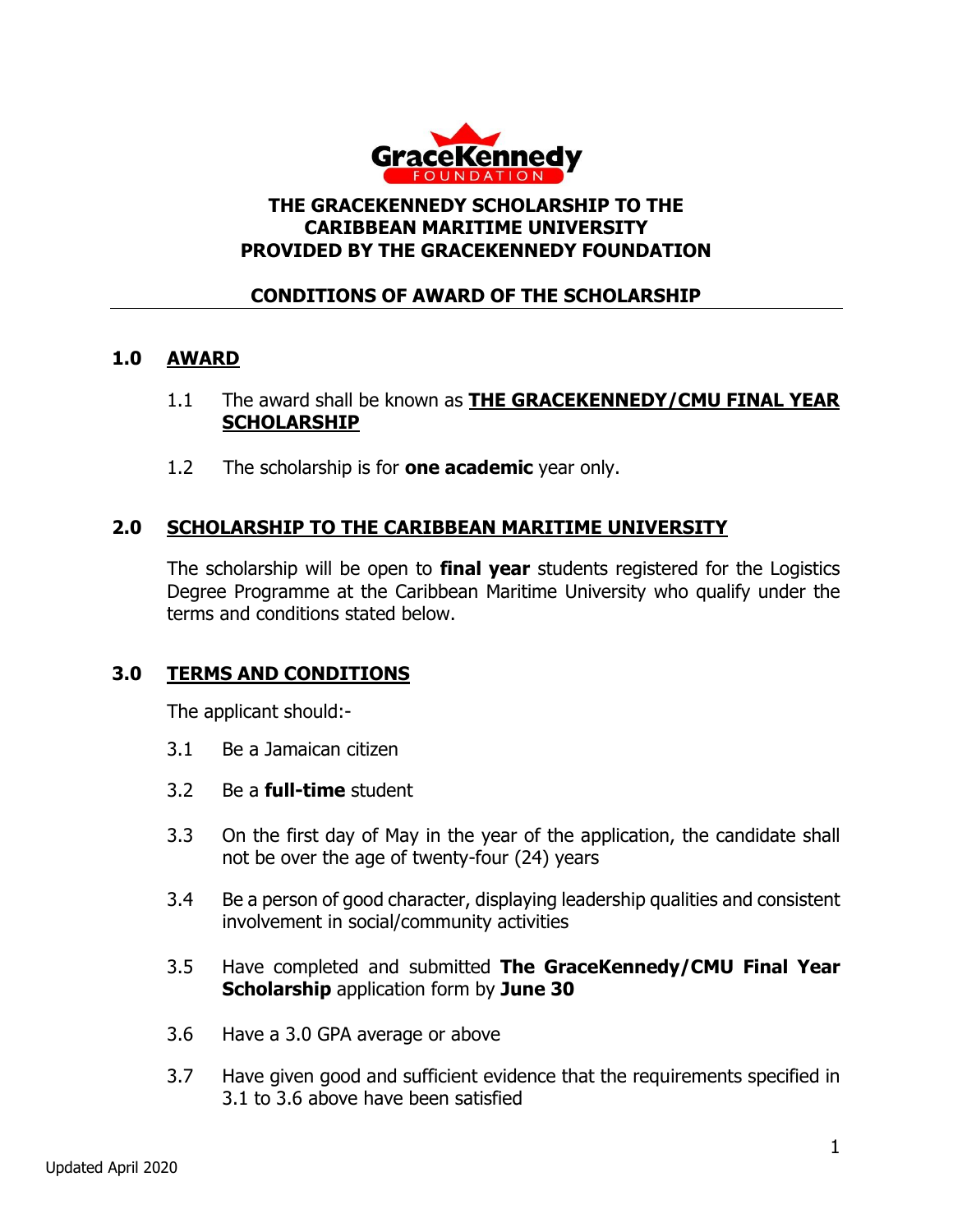#### **4.0 INSTRUCTIONS**

- 4.1 Supporting documents to be submitted with the application form:
	- i. A character reference from a Lecturer from the Faculty
	- ii. Academic Record –Copies of CMU grades (1st year to final year). It is the responsibility of the applicant to submit all outstanding academic grades received after June 30. These grades are to be emailed to **[gkfoundation@gkco.com](mailto:gkfoundation@gkco.com)**
	- iii. Copy of birth certificate
	- iv. Statement about career goals, leadership abilities, social & community involvement (not to exceed 250 words)

# **5.0 REGULATIONS**

- 5.1 The scholarship is for tuition only at a maximum amount of **\$150,000.00**
- 5.2 The Scholarship is valid for the academic year immediately following the offer of the award and cannot be deferred for any reason.
- 5.3 With respect to The GraceKennedy/CMU Final Year Scholarship, the following shall apply:
	- i. 50% of the scholarship will be paid in Semester 1. The holder of the Scholarship is required to complete thirty (30) volunteer hours by January 15 and adhere to the rules and requirements for the volunteer programme in order to receive the balance of the scholarship funds for Semester 2
	- ii. The holder of the Scholarship is required to act as a campus representative for the GraceKennedy Group for the duration of the Scholarship
	- iii. The holder grants the Donor permission to use and publish any recorded material, photographs and testimonials of the holder for marketing, social media and print, TV and other media purposes
	- iv. The Donor shall appoint a selection panel comprising at least the following– one representative from the Caribbean